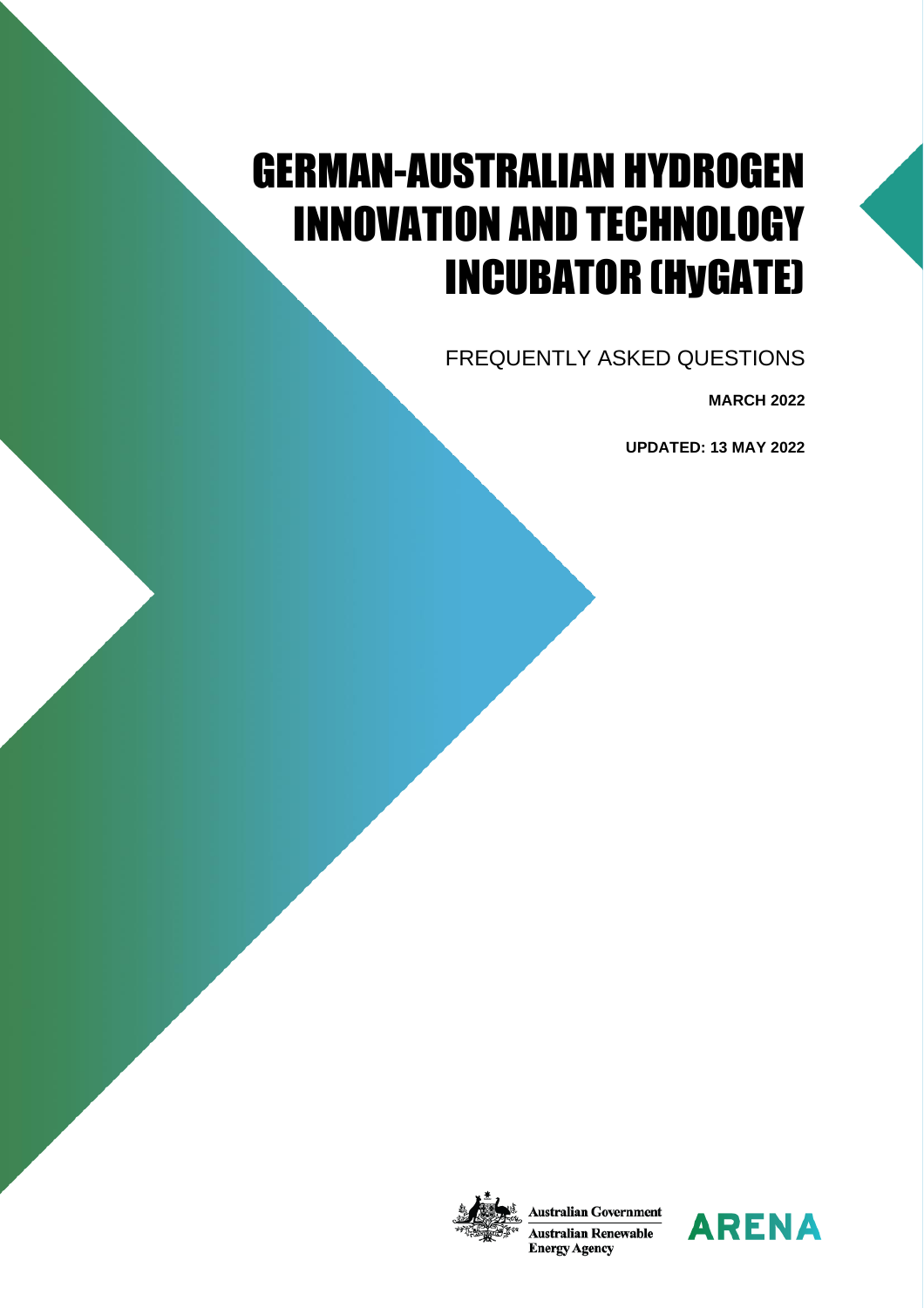# <span id="page-1-0"></span>**CONTENTS**

| <b>CONTENTS</b>                         | $\mathbf 2$ |
|-----------------------------------------|-------------|
| <b>FREQUENTLY ASKED QUESTIONS</b>       | 3           |
| <b>ADDITIONAL FAQS</b>                  | 3           |
| <b>HYGATE INITIATIVE AND OBJECTIVES</b> | 3           |
| <b>APPLYING TO THE ROUND</b>            |             |
| <b>ASSESSMENT PROCESS</b>               | 9           |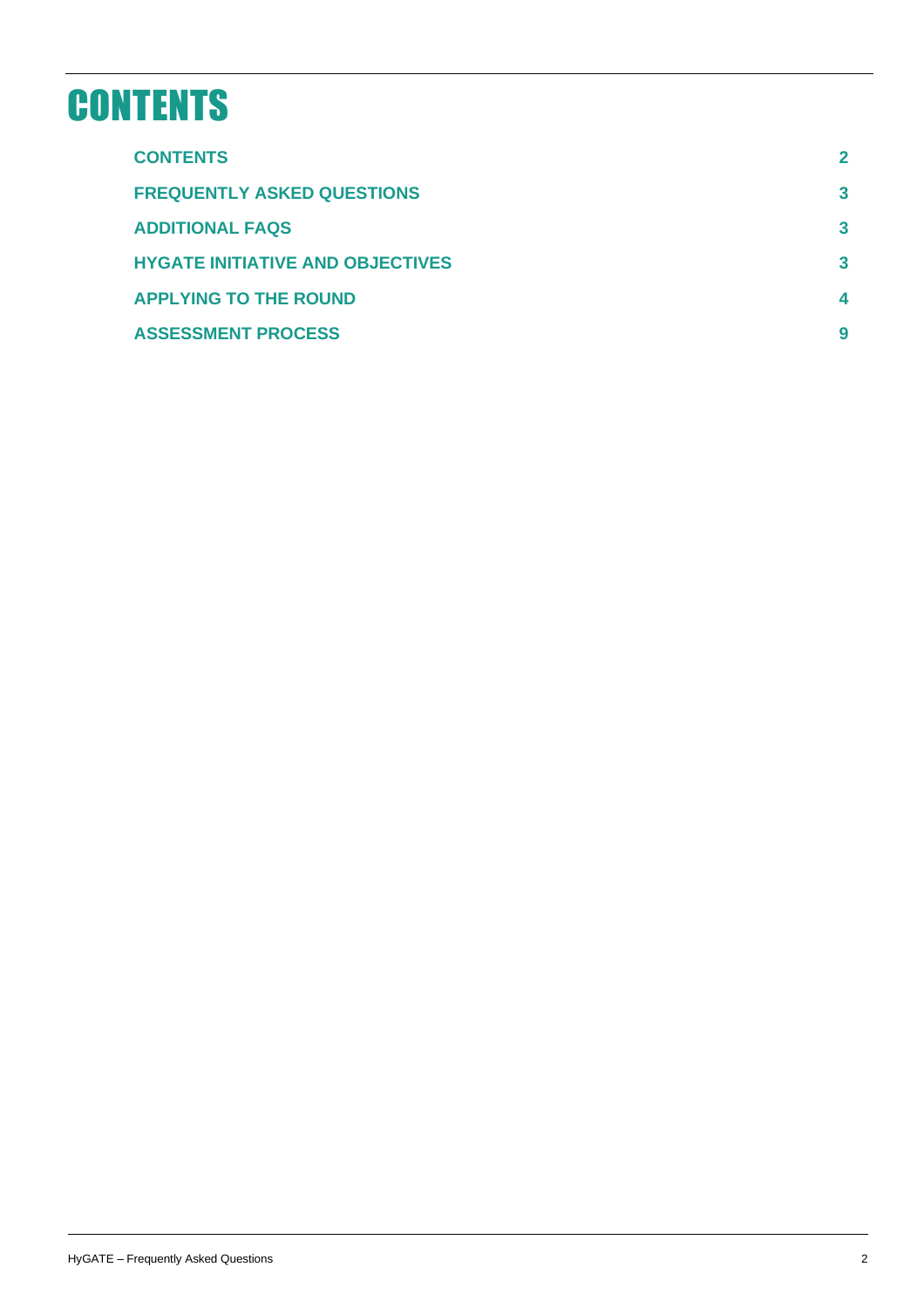# <span id="page-2-0"></span>FREQUENTLY ASKED QUESTIONS

This document contains frequently asked questions (FAQ) regarding the German-Australian Hydrogen Innovation and Technology Incubator (HyGATE). ARENA will update this FAQ list as HyGATE progresses. Please refer to the HyGATE webpage at [arena.gov.au/funding/german-australian-hydrogen-innovation-and-technology](https://arena.gov.au/funding/german-australian-hydrogen-innovation-and-technology-incubator-hygate/)[incubator-hygate/](https://arena.gov.au/funding/german-australian-hydrogen-innovation-and-technology-incubator-hygate/) for further details.

Applicants can submit questions to ARENA relating to the Program by emailing [hydrogen@arena.gov.au.](mailto:hydrogen@arena.gov.au) Please note, ARENA reserves the right to publish any general questions and answers around the assessment process, information requirements and timetable in this FAQ document.

## <span id="page-2-1"></span>ADDITIONAL FAQS

#### **1. HOW CAN I FIND OUT IF MY PROPOSED APPLICATION AND ENTITY STRUCTURE IS IN LINE WITH GERMAN FUNDING REQUIREMENTS, INCLUDING BROADER EUROPEAN UNION REQUIREMENTS?**

Applicants are encouraged to provide a copy of the proposed entity structure for the application to Projektträger Jülich (**PtJ**) via [ptj-egf-hygate@fz-juelich.de.](ptj-egf-hygate@fz-juelich.de) Please note any guidance provided by PtJ in relation to the appropriateness of applicant structures does not constitute a confirmation from ARENA that the proposed structure is eligible and/or high merit within the ARENA or Australian side process.

**2. I AM CONSIDERING A PROJECT WHERE HYDROGEN IS PRODUCED THROUGH MEANS OTHER THAN ELECTROLYSIS, OR WHERE ELECTROLYSIS IS POWERED BY ENERGY GENERATED FROM BIOMASS OR RELATED FEEDSTOCKS. WHERE CAN I FIND MORE INFORMATION ON WHETHER MY PROPOSED FEEDSTOCK OR ENERGY SOURCE IS CONSIDERED 'RENEWABLE'?**

Applicants are advised to refer to Sect 17 of the *Renewable Energy (Electricity) Act 2000* (Cth) (available at [https://www.legislation.gov.au/Details/C2021C00554\)](https://www.legislation.gov.au/Details/C2021C00554) and Division 2.2 of the *Renewable Energy (Electricity) Regulations 2001* (Cth) (available at [https://www.legislation.gov.au/Details/F2022C00196\)](https://www.legislation.gov.au/Details/F2022C00196) for the definition of eligible renewable energy sources in order to determine whether your proposed technology is aligned with the Round. Please note that Section 4 (Scope of the Round) within the HyGATE Funding Announcement provides that Projects that use feedstocks from a non-renewable source will not be funded under the Round.

## <span id="page-2-2"></span>HYGATE INITIATIVE AND OBJECTIVES

## **3. WHAT IS THE PURPOSE OF THE HYGATE INITIATIVE?**

HyGATE is one of the three major initiatives developed as part of the Declaration of Intent between the Government of Australia and the Government of Germany on the Australia-Germany Hydrogen Accord.

HyGATE is intended to support real-world pilot, trial and demonstration projects along the hydrogen supply chain. Australia and Germany have respectively committed up to \$50 million and €50 million to establish HyGATE.

ARENA will administer the HyGATE Initiative on behalf of the Australian Government (through the Department of Industry, Science, Environment and Resources). PtJ will administer the HyGATE Initiative on behalf of the German Government (through the German Federal Ministry of Education and Research) (**BMBF**).

The HyGATE Initiative will be administered under one or more funding rounds. The initial funding round (the **Round**) was launched on 8 March 2022.

## **4. WHAT IS THE SPECIFIC FOCUS OF THE ROUND?**

The Round will support achievement of the broader HyGATE Initiative objectives through providing funding to projects that will deliver on one or more of the following targeted outcomes: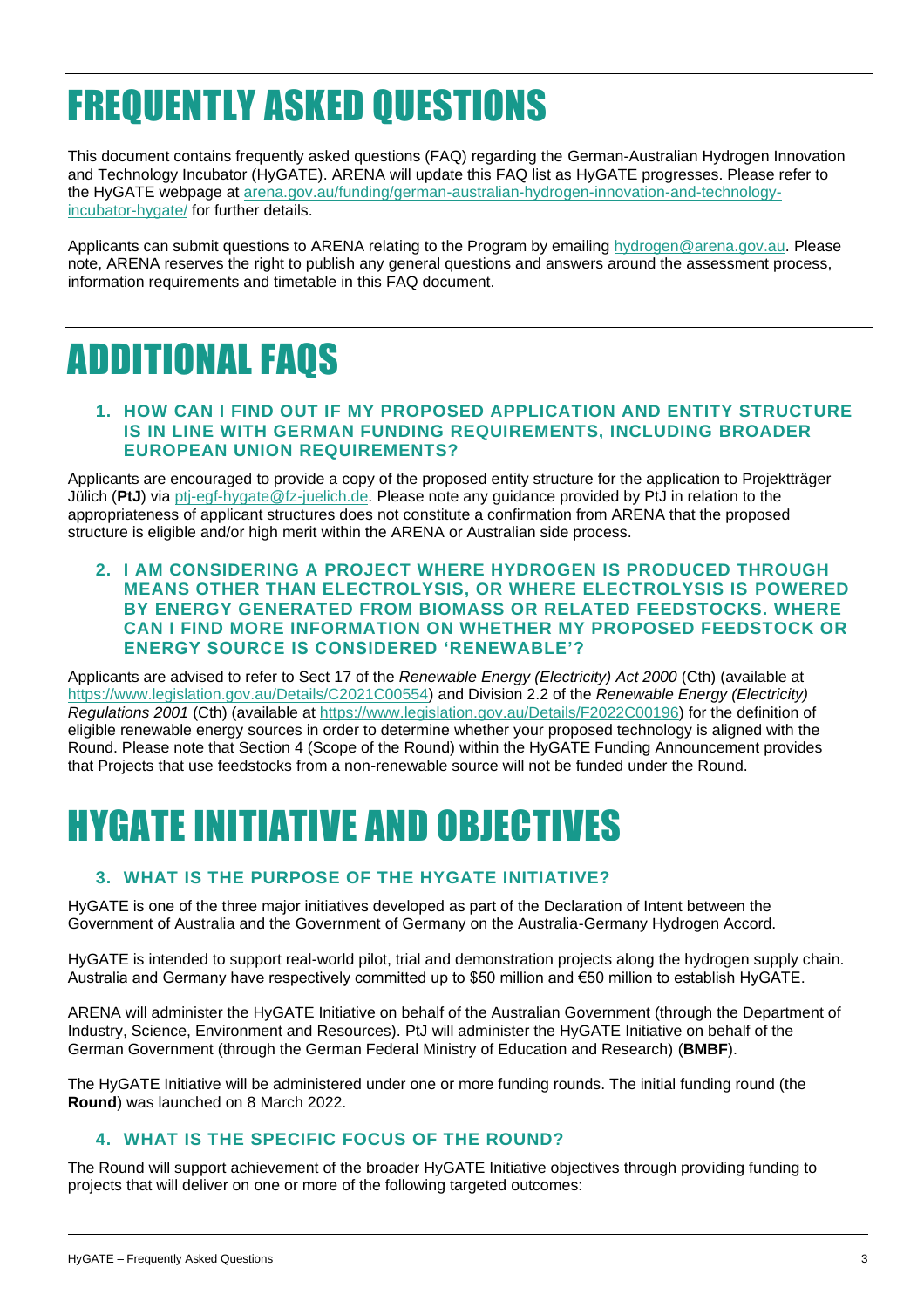- 1. **Demonstration of highly innovative technology** across the value chain of renewable hydrogen, supporting the technical viability of renewable hydrogen
- 2. **Reduction of the cost** of hydrogen production, transport, storage and use, supporting the commercial viability of renewable hydrogen
- 3. **Development of an Australian-German supply-chain** for renewable hydrogen
- 4. Encourage **cross country collaboration and knowledge sharing** between Australian and German organisations, including the establishment of cross-country partnerships related to the project activities
- 5. Provide **price discovery and transparency** in relation to the current and projected economics for renewable hydrogen technologies.

The focus of the Round will be on providing funding to deployment stage projects. Projects that do not involve or directly support the deployment of technology as outlined in the Funding Announcement, including projects where the primary focus is conducting basic feasibility studies, desktop-based activities, research, or significant project development work (i.e., significant early-stage engineering and design development) will not be funded under this Round. Please refer to the Scope of the Round section within the Funding Announcement for more detail.

### **5. WILL THERE BE MORE THAN ONE FUNDING ROUND UNDER THE HYGATE INITIATIVE?**

The HyGATE Initiative will be conducted over one or more funding rounds, as required to achieve the HyGATE Initiative Objectives (as defined within the **Funding Announcement**). \$50 million (the **Total Funding Allocation**) will be made available by ARENA for the Round. However, ARENA may allocate an amount of funding that is less than the Total Funding Allocation if the Proposals received under the Round are not considered to be of sufficient merit to support an offer of ARENA funding or if it is not possible to support all high merit projects within the Total Funding Allocation.

### **6. WHAT KIND OF PROJECTS IS ARENA SEEKING TO FUND UNDER THE ROUND?**

Applicants should refer to the Funding Announcement for guidance around the Scope of the Round which details the priority areas of funding for the Round. Projects that can demonstrate progress towards one or more of these priority areas will be assessed as higher merit under Merit Criteria A (Contributes to Program Outcomes).

# <span id="page-3-0"></span>APPLYING TO THE ROUND

## **7. WHO IS ELIGIBLE TO APPLY TO ARENA FOR FUNDING UNDER THE ROUND?**

Please refer to the Eligibility Criteria outlined in section 2.2 and 2.10 of the Advancing Renewables Program (ARP) Guidelines [\(arena.gov.au/assets/2017/05/ARENA\\_ARP\\_Guidelines\\_FA\\_Single\\_Pages\\_LORES.pdf\)](https://arena.gov.au/assets/2017/05/ARENA_ARP_Guidelines_FA_Single_Pages_LORES.pdf) for all details regarding eligibility. Please also refer to the Funding Announcement, accessible via the Round webpage at [https://arena.gov.au/funding/german-australian-hydrogen-innovation-and-technology-incubator](https://arena.gov.au/funding/german-australian-hydrogen-innovation-and-technology-incubator-hygate/)[hygate/](https://arena.gov.au/funding/german-australian-hydrogen-innovation-and-technology-incubator-hygate/) to ensure your project fits the Scope of the Round as defined in Section 4 of the Funding Announcement.

Please note that Applicants to the HyGATE Initiative must be a member of an eligible consortium (the **Consortium**). The Consortium must consist of at least one Australian and at least two German partners:

- the Australian partner must be eligible to apply for ARENA funding under the ARP Guidelines; and
- the German partners must include at least one partner from a research organisation (non-university or university) and one from an industry-based organisation, or as otherwise specified by BMBF/PtJ.

The Consortium may involve more than three partner members, and the additional partner members may be located within countries other than Australia and Germany.

The Consortium members must be disclosed within both the ARENA and BMBF/PtJ application processes and must be consistent for both applications. Please also note the requirements regarding evidence of Consortium commitment to the Project detailed in Appendix A of the Funding Announcement.

German Applicants to the HyGATE Initiative should also consider eligibility requirements as specified by BMBF/PtJ.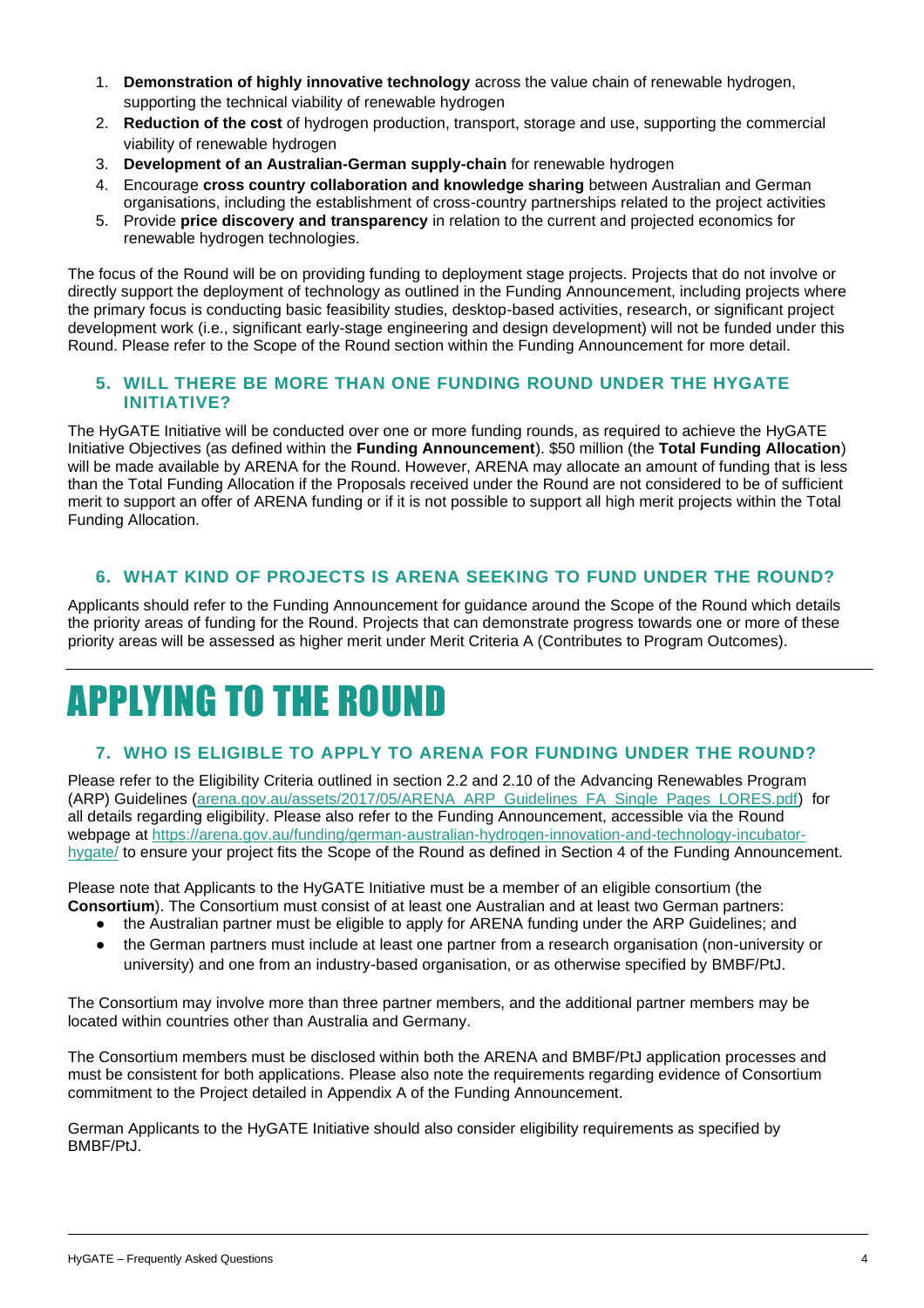### **8. HOW DO I APPLY TO THE ROUND?**

The Consortium is required to submit applications to both ARENA and BMBF/PtJ to be considered for funding under the HyGATE Initiative. One application should be submitted by the lead Australian Applicant to ARENA. German partners should submit application(s) to BMBF/PtJ. Please refer to BMBF/PtJ guidance for BMBF/PtJ application requirements.

Expressions of Interest (**EOIs**) must be submitted using ARENA's Grants Management System, ARENANet, which is accessible from the Round webpage. Each section of the application contains instructions on the information required and any word limits that may apply. Applicants can save their application at any time before submitting prior to the EOI Due Date, as disclosed under the Key Dates section of the Round webpage. Please ensure that the mandatory attachments are provided with your application, as specified in Appendix A of the Funding Announcement.

Only Applicants that are successful at the Expression of Interest stage, under both ARENA and BMBF/PtJ processes, will be invited to submit a Full Application.

For more detail, please refer to Section 5 Process of the Funding Announcement for further guidance on applying to the Round, including the information requirements at each stage.

#### **9. IF A PROJECT INCLUDES MULTIPLE CONSORTIUM MEMBERS, DOES EACH CONSORTIUM MEMBER NEED TO SUBMIT AN APPLICATION TO ARENA?**

No. Only one eligible Australian Applicant should submit an application to ARENA for a single project, on behalf of the Consortium. In general, the lead or key organisation would generally be expected to be the Applicant and enter into the Funding Agreement. Any application should note all key project partners including respective roles, responsibilities, capability (including previous experience), capacity and any financial contributions (cash vs inkind). Any proposed governance frameworks for the project Consortium should also be noted.

German Applicants should refer to guidance provided by BMBF/PtJ with respect to BMBF/PtJ application requirements, which may differ to ARENA's application process.

#### **10.CAN AN ORGANISATION OR INDIVIDUAL SUBMIT MORE THAN ONE APPLICATION OR BE A MEMBER OF MORE THAN ONE PROJECT TEAM?**

Yes, there is no limit to the number of applications that can be submitted by an individual or organisation. However, if you or an organisation intend to be part of more than one Consortium you must be able to justify that you will have, or be able to allocate, sufficient time and resources to all projects should they each be successful. Each application must meet the requirements set out in the Funding Announcement and the ARENA ARP Guidelines.

#### **11.HOW DO I ASK QUESTIONS IN RELATION TO THE ROUND? CAN ARENA ASSIST ME WITH MY EXPRESSION OF INTEREST APPLICATION?**

Applicants can submit questions relating to the Round by emailing hydrogen@arena.gov.au. Questions should be of clarificatory nature only. ARENA is unable to work with Applicants during the Expression of Interest stage of the Round. Any questions regarding the assessment process, information requirements and timetable may be submitted by email to [hydrogen@arena.gov.au.](mailto:hydrogen@arena.gov.au) ARENA reserves the right to publish any such questions and answers in this FAQ document.

#### **12.WHAT DO I NEED TO PROVIDE AS PART OF MY ARENA APPLICATION?**

Please ensure your application meets the requirements outlined in Appendix A of the Funding Announcement, including a project plan in the structure specified and application attachments as required, as well as any requirements set out in the ARP Guidelines.

#### **13.SHOULD I APPLY TO ARENA UNDER THE HYGATE INITIATIVE OR UNDER ANOTHER ARENA PROGRAM OR FUNDING ROUND?**

Applicants should review the relevant Program Guidelines (and Funding Announcement if applicable) for the available ARENA funding rounds and programs to determine which may best suit the proposed project. Applicants should apply through one funding round or program only. ARENA, at its discretion, may suggest Applicants resubmit an application under a different funding round or program.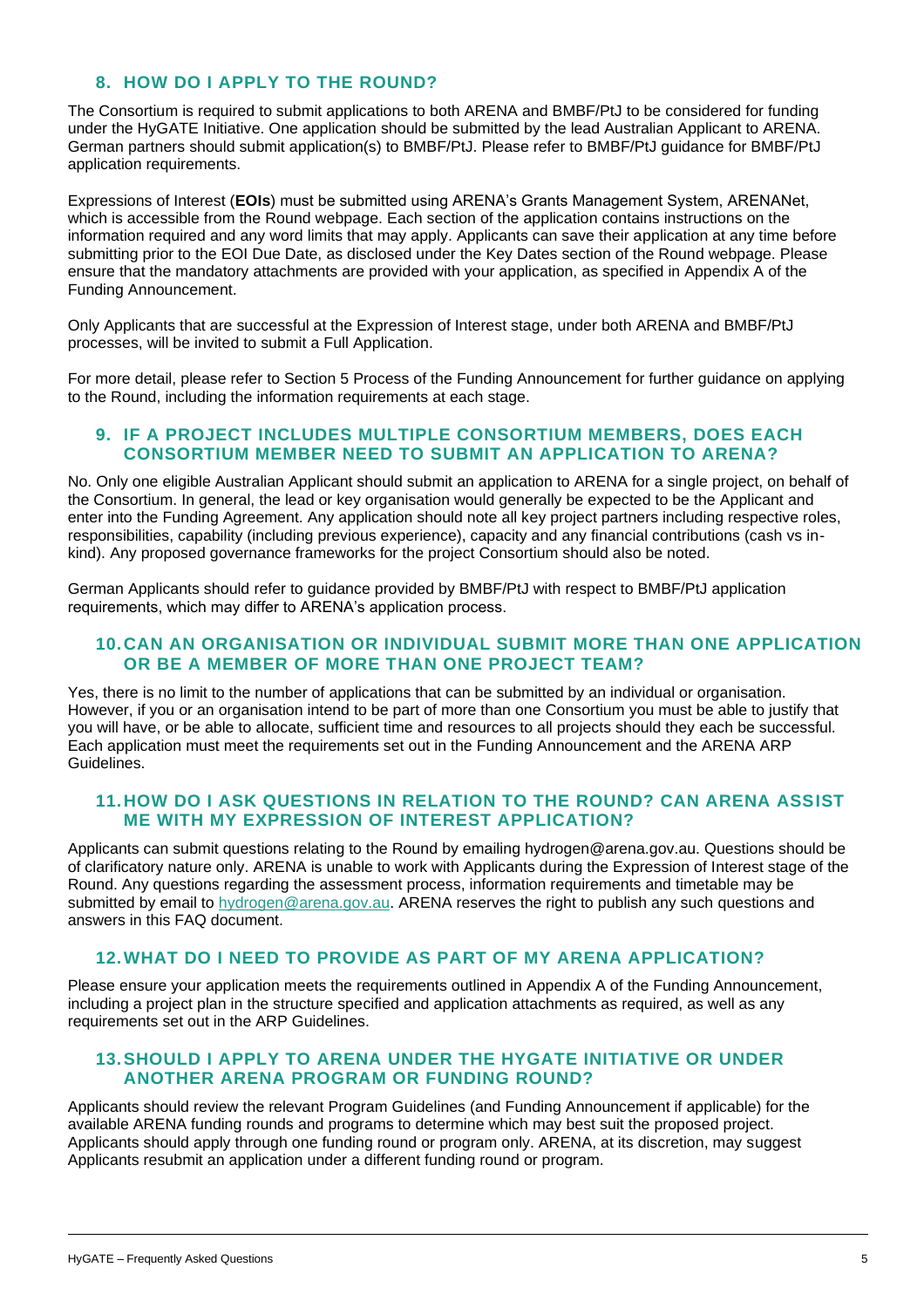#### **14.CAN I APPLY FOR THIS PROGRAM IF MY PROJECT HAS ALSO APPLIED OR IS CURRENTLY BEING CONSIDERED BY OTHER FEDERAL AND STATE GOVERNMENT FUNDING INITIATIVES?**

Yes. Applicants are to disclose any other grant or concessional funding that Consortium members have applied for or intend to apply for with respect to the project (including funding requested from BMBF/PtJ). ARENA will take all concessional funding into account in determining merit against Criterion D, with higher concessional funding requirements indicating a greater economic gap to commercialisation.

### **15.WHAT IS THE MAXIMUM AMOUNT OF FUNDING I CAN APPLY FOR?**

ARENA has allocated \$50 million (the Total Funding Allocation) for the Round. Applicants should clearly articulate the quantum and justification of the ARENA grant request. Per Merit Criteria D set out in the Funding Announcement, ARENA will assess the value for money relative to the total amount of concessional funding sought, total cost of the project and the potential to contribute to outcomes outlined under Merit Criteria A.

Applicants should clearly indicate the amount of funding requested from ARENA and BMBF/PtJ for the proposed project. This should include the proposed split of funding between ARENA and PtJ and supporting evidence justifying each proposed grant request.

#### **16.CAN I APPLY TO THE ROUND FOR FUNDING FOR A RESEARCH PROJECT?**

No. Under the ARP Guidelines, projects must have achieved a Technology Readiness Level (**TRL**) of 4 or above. Projects that involve primarily research activities are not eligible for ARENA funding under this Round.

#### **17.CAN I APPLY TO THE ROUND IF I AM NOT A GERMAN OR AUSTRALIAN BASED ORGANISATION?**

No. You cannot be a lead applicant if you are not Australian or German, but you may still be a partner member of a Consortium. The lead Applicant to ARENA must meet the eligibility criteria as outlined in the ARP Guidelines, including Eligibility Criterion A. The German-based organisations that form part of the Consortium should be clearly noted in your application as project partners. Any other organisations involved in the delivery of the project that are not from Australia or Germany should be listed as project partners.

Please also note the requirements of Eligibility Criterion C outlined in the ARP Guidelines, including the requirements for the Activity to primarily take place in Australia and the limits on expenditure incurred outside of Australia. These requirements should be taken into consideration when making your funding requests from ARENA and BMBF/PtJ.

#### **18.ARE THERE REQUIREMENTS AROUND THE LEVEL OF INVOLVEMENT OF AUSTRALIAN AND GERMAN CONSORTIUM MEMBERS IN THE PROJECT?**

As outlined in Merit Criterion A within the Funding Announcement, a high merit application should demonstrate direct involvement and collaboration between Australian and German Consortium members. To demonstrate this, the primary activities that are key to the success of the project should be undertaken by the Australia and German Consortium members. Trial or demonstration projects are expected to take place in Australia. Applicants should note that ARENA funding typically can only be used to support activities that are undertaken in Australia.

#### **19.HOW SHOULD I STRUCTURE THE TOTAL FUNDING REQUEST BETWEEN ARENA AND BMBF/PTJ FUNDING?**

ARENA will only provide funding towards 'eligible expenditure' as defined in the ARP Guidelines. Applicants should refer to the eligibility criteria and additional guidance around eligible expenditure contained in Appendix B of the ARP Guidelines.

Applicants should therefore request funding from ARENA to support eligible expenditure on the project with the ARENA funding request at least matched by the Applicant and/or Consortium. Applicants should refer to documentation provided by BMBF/PtJ to determine the BMBF/PtJ funding request.

The total 'project' cost should include all costs incurred as part of the project, both in Australia and internationally. This should include both activities that will be funded by ARENA and activities that will be funded by BMBF/PtJ or other funding providers.

As an example, Applicants could seek ARENA funding to support the predominantly Australian elements of the project, such as activities undertaken in Australia using Australian technology, materials, labour or expertise. This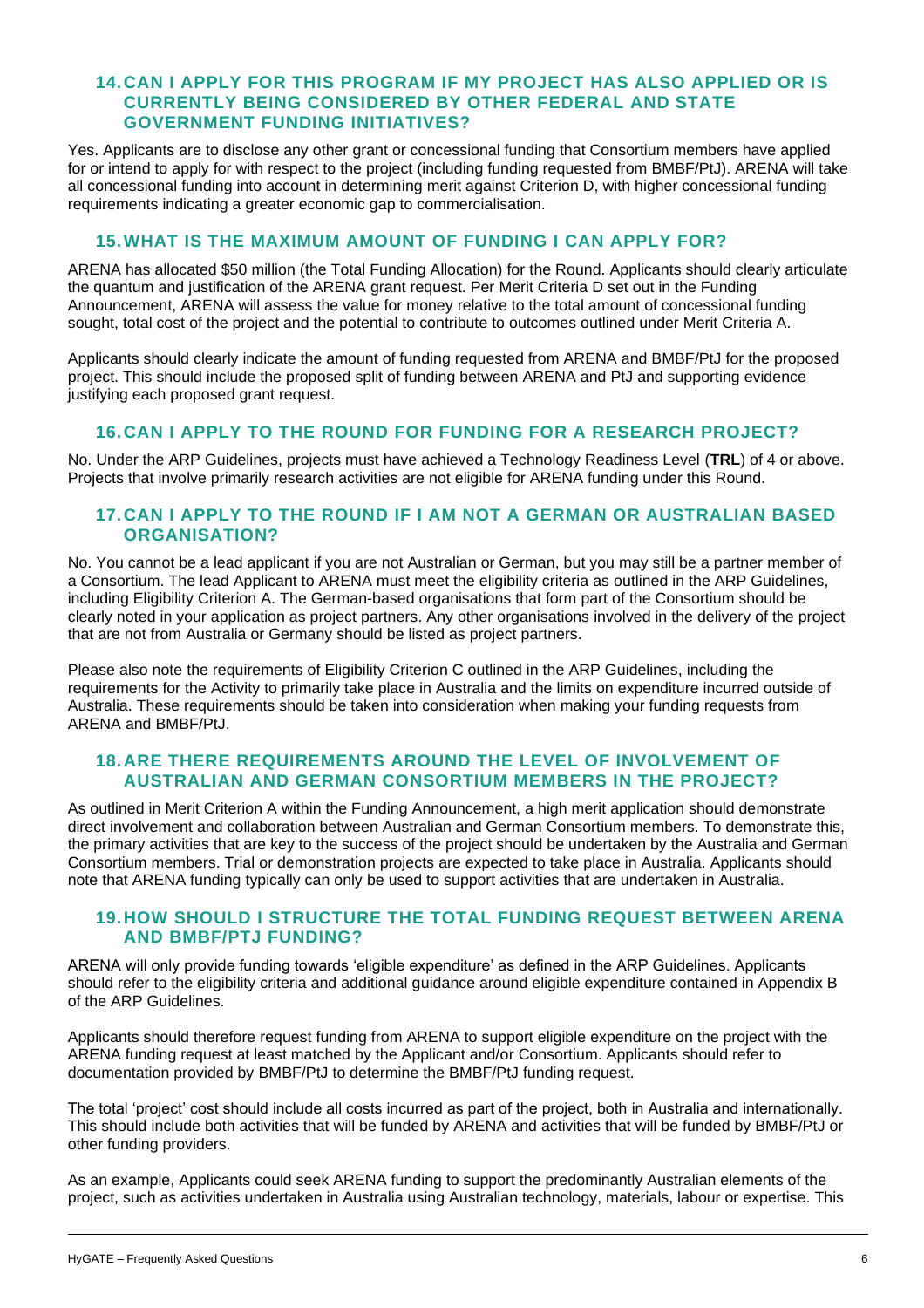could also include the purchase and deployment of German technology in Australia. However, ARENA will not provide funding for activities such as research or studies that have been primarily carried out in Germany or other jurisdictions.

### **20.IS THERE ANY LIMIT ON OVERSEAS EXPENDITURE?**

Any ARENA-funded expenditure incurred by you outside of Australia, other than for equipment or materials, must be limited to no more than 10 percent of the total amount of ARENA funds, except in exceptional circumstances that must be justified by you and agreed to in writing by ARENA before submission of a Proposal. Please refer to Eligibility Criterion C in the ARP Guidelines for further details.

Expenditure outside Australia may be funded by BMBF/PtJ, subject to guidance provided by BMBF/PtJ.

### **21.HOW SHOULD APPLICANTS DEFINE THE TOTAL PROJECT COSTS?**

Applicants should clearly outline all costs associated with delivering their project, including costs incurred in relation to both Australian and German activities (and other locales as relevant).

Applicants should review Appendix B of the ARENA ARP Guidelines to ensure they comply with all eligible expenditure requirements.

#### **22.HOW DOES ARENA CONSIDER THE INCLUSION OF OTHER GRANT FUNDING OR CONCESSIONAL FUNDING?**

ARENA will consider the total amount of concessional funding that an Applicant has applied or received for the project in assessing projects. This includes ARENA funding, other grant funding a project may receive from Australian State or Commonwealth Government initiatives and funding received from BMBF/PtJ or other international concessional funding providers. ARENA will also assess any project arrangements that may not be considered to be on commercial or arms length terms (such as land supply, electricity supply and water supply) in its consideration of concessional funding. ARENA retains discretion on any classification adopted.

Consideration of confessional funding specifically excludes finance that may be obtained from the Clean Energy Finance Corporation (**CEFC**) or the Northern Australia Infrastructure Facility (**NAIF**).

## **23.WHAT CURRENCY WILL FUNDING BE PAID IN?**

Funding provided by ARENA will be paid in Australian dollars (**AUD**). All key financial information, including models and budgets, should be submitted to ARENA in AUD with foreign exchange assumptions specified if required.

Note that ARENA expects Applicants to bear responsibility for exchange rate risk. The ARENA funding request should not be conditional or variable depending on exchange rate movements.

### **24.IS THERE A MINIMUM OR MAXIMUM GRANT REQUEST? IS THERE A LIMIT TO THE COMBINED FUNDING THAT CAN BE REQUESTED FROM ARENA AND BMBF/PTJ?**

No minimum grant request has been specified for the Round. The combined (ARENA and BMBF/PtJ) funding request should not exceed the ARENA Total Funding Allocation (\$50 million) plus the additional funding available under the HyGATE Initiative from BMBF/PtJ (€50 million). ARENA expects Applicants to match the ARENA funding requested with contributions from the Applicant and/or Consortium members.

The grant request should be the minimum amount of funding that will allow the Consortium to undertake the project. For example, grant funding could represent the gap between the current (pre-grant) project return and the Applicant's required return for the project. The grant request will need to be supported with appropriate justification and supporting financial modelling.

#### **25.IF I DON'T MEET THE ROUND KEY OBJECTIVES, CAN I APPLY UNDER THE ADVANCING RENEWABLES PROGRAM?**

Yes, commercialising clean hydrogen is an ARENA investment priority. Please contact ARENA by emailing [proposals@arena.gov.au](mailto:proposals@arena.gov.au) to discuss further. Please read the ARENA ARP Guidelines to ensure you meet the eligibility requirements. Please note that only applications that meet the requirements in the ARP Guidelines and are assessed as high merit against the merit criteria will be considered for funding.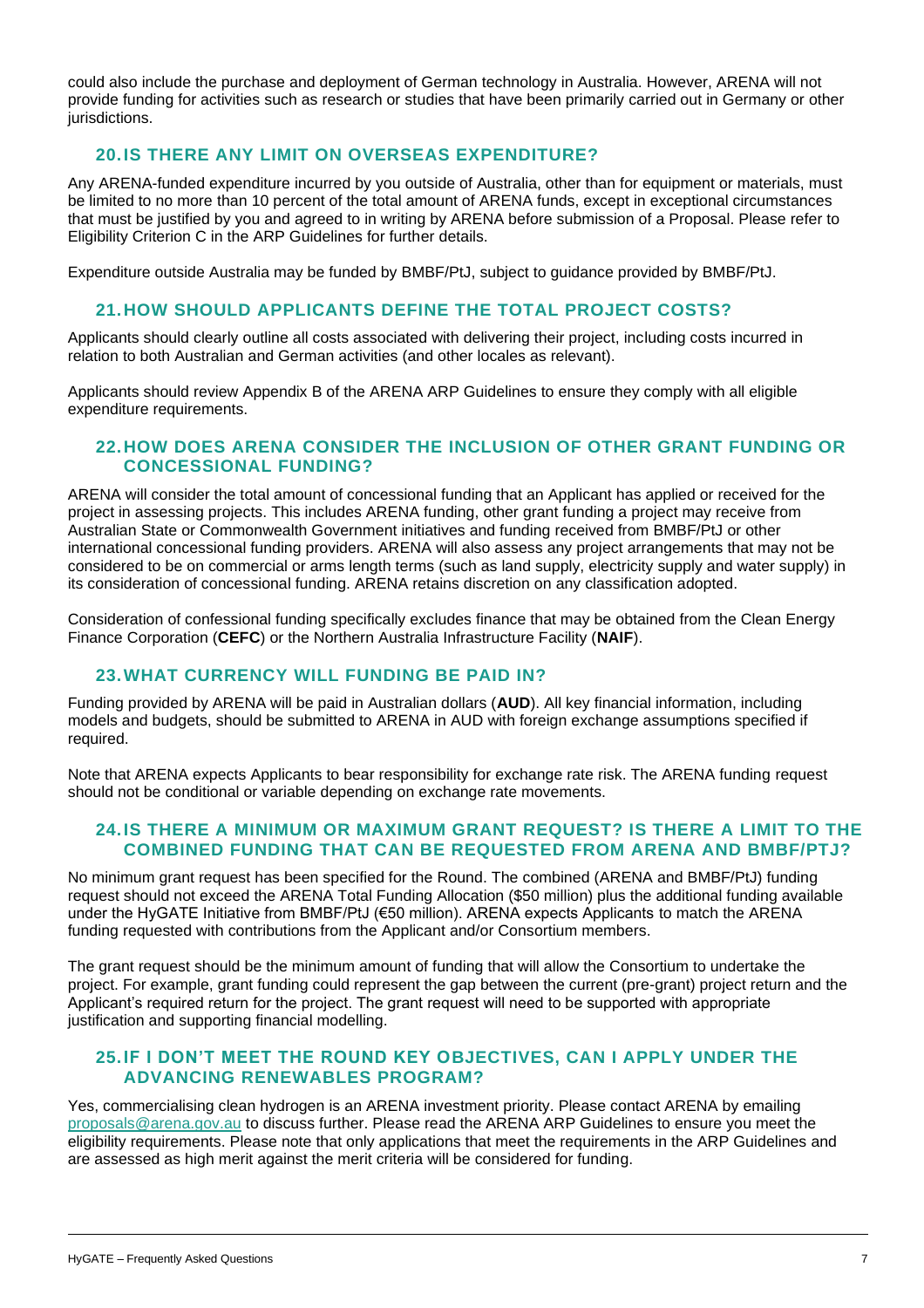#### **26.IF I CAN'T MEET YOUR DEADLINES CAN I APPLY FOR FUNDING OUTSIDE OF THE ROUND?**

Yes, the Advancing Renewables Program is continuously open. However, ARENA takes a portfolio approach to funding as stipulated in our ARP Guidelines (Clauses 4.23 and 4.24). This may result in ARENA not funding an otherwise meritorious project if the objectives or outcomes of the project are similar to a project ARENA has already funded.

#### **27.CAN I APPLY FOR FUNDING THROUGH THE ROUND IF MY PROJECT UTILISES HYDROGEN PRODUCED THROUGH AN ALTERNATIVE TECHNOLOGY OTHER THAN ELECTROLYSIS?**

The Round will only consider projects that utilise renewable hydrogen. Projects that use hydrogen related feedstocks from a non-renewable source will not be funded under this Round, as set out in the Scope of Activity in the Funding Announcement.

#### **28.HOW DO YOU DEFINE RENEWABLE HYDROGEN?**

For projects funded by ARENA as part of the Round, any hydrogen production must be 100 per cent powered by either:

- on-site generation of renewable electricity (as defined under section 17 of the *Renewable Energy (Electricity) Act 2000* (Cth) (the **Act**), and retirement or surrender of Renewable Energy Certificates (**RECs**) or their equivalent for the associated load of the project, together with evidence of such retirement or surrender in accordance with the Act;
- retirement of Renewable Energy Certificates (RECs) or equivalent certificates;
- contracted electricity derived from a renewable Power Purchase Agreement (**PPA**) which includes rights to any retired or surrendered RECs; or
- a combination of the above.

Where an Applicant is proposing to use contracted electricity derived from a renewable PPA, the Applicant must voluntarily surrender/retire the associated certificates. That is, such certificates cannot be applied for other purposes not associated with the project (for example, extinguishing a certificate liability or on-selling the certificates). This is also the case for any certificates generated by on-site renewable electricity generation.

An arrangement to confirm such surrender/retirement will be outlined in any ARENA Funding Agreement.

### **29.DOES THE PROJECT NEED TO BE BASED IN AUSTRALIA?**

Yes. Trial or demonstration projects should take place in Australia in line with the HyGATE Initiative Objectives outlined in the Funding Announcement. Additionally, activities for which the Consortium is seeking ARENA support should primarily take place in Australia in line with the ARP Guidelines.

### **30.HOW WILL KNOWLEDGE BE SHARED FROM THE ROUND?**

ARENA may look to publish aggregated and non-identifiable data from the applications received at the conclusion of the Expression of Interest and Full Application stages of the Round where appropriate.

ARENA has also provided a template Knowledge Sharing Plan for the Round. ARENA expects Applicants to provide a response to the Knowledge Sharing Plan with both their Expression of Interest and Full Application. Applicants are encouraged to adapt the Knowledge Sharing Plan as required (particularly for projects that are focused on other aspects of the hydrogen value chain outside of hydrogen production) and include any incremental knowledge sharing outputs that it considers to be valuable to the market.

#### **31.IF A PROJECT WILL BE FUNDED FROM THE BALANCE SHEET, CAN A STATEMENT FROM THE LEAD APPLICANT BE SUBMITTED IN PLACE OF THE REQUESTED EQUITY MOU?**

If there is no external equity required for the project, a formal statement from the lead project proponent should be provided, noting the internal approval process completed and required for the project, any internal hurdle rates of return and any key conditions or terms to self-funding the project. The Application should contain any other information relevant to support the financing approach proposed.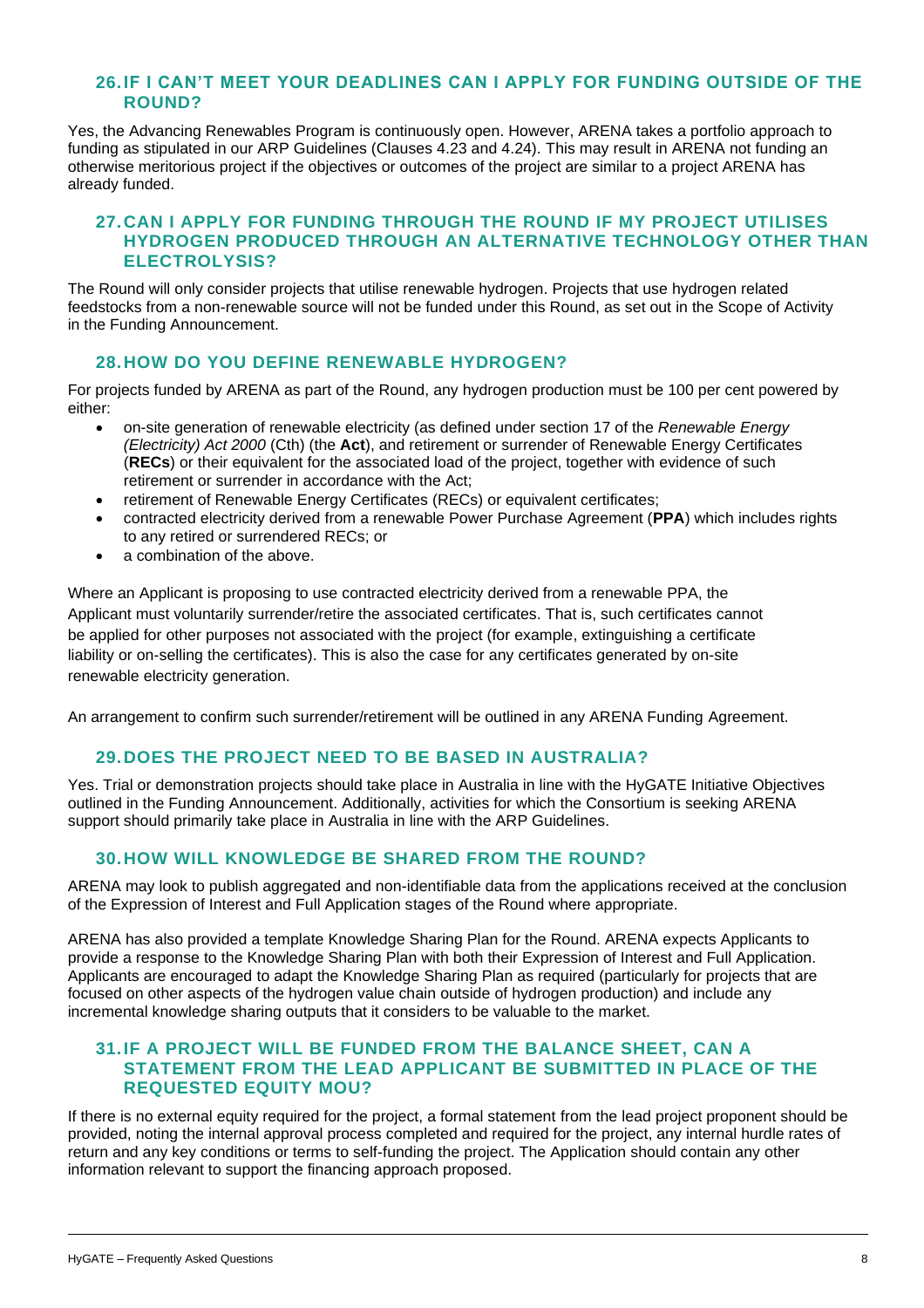#### **32.WHAT ARE THE REQUIREMENTS AT THE EXPRESSION OF INTEREST APPLICATION STAGE FOR THE 'FINANCING PLAN' REFERRED TO AT APPENDIX A?**

At the Expression of Interest stage, Applicants should note all required sources of funds for the project in the financing plan as noted in Appendix A of the Funding Announcement. The financing plan should note the proposed source of funds including proposed financing party, level of commitment, status of negotiations or discussions, proposed timing to binding commitments and any key terms or conditions of funding.

#### **33.IS THERE A TEMPLATE THAT APPLICANTS SHOULD USE TO STRUCTURE THEIR APPLICATION, OR CAN APPLICANTS CHOOSE THEIR OWN FORMAT?**

Applicants should follow the instructions on ARENANet when completing the online application form. Applicants are required to attach further documentation as set out in the Additional Information Requirements at Appendix A of the Funding Announcement and the ARP Guidelines. This includes the project plan document, which should follow the format provided in Appendix A of the Funding Announcement.

#### **34.SHOULD THE PROJECT BUDGET AND FINANCIAL MODELS INCLUDE RISK CONTINGENCY COMPONENTS OR SHOULD THEY BE REMOVED FROM THE CAPITAL ESTIMATE?**

As set out in the Funding Announcement, high merit proposals should include evidence, at the Expression of Interest stage, of a total project estimate to a confidence interval of +/- 30% (excluding contingency costs) or firmer, setting out the key assumptions. Please note that the exclusion of contingency costs applies to this information provision requirement only. Each Applicant is required to form their own view regarding risk and contingency costs, including with regard to the financial model that supports the ARENA funding request. All assumptions should be clearly set out and supported in your project plan.

Applicants should clearly outline all costs associated with delivering their project, including contingency costs, in both their project plan document and financial model. Applicants should ensure they submit documentation addressing all information requirements outlined in Appendix A of the Funding Announcement, including details on how the Applicant will manage contingency costs and cost overruns.

### **35.WILL ALL DELIVERABLES LISTED IN THE KNOWLEDGE SHARING PLAN BE DISSEMINATED PUBLICLY?**

ARENA intends to publish the project's Knowledge Sharing Plan deliverables publicly unless specified as Recipient Confidential Information in the Knowledge Sharing Plan. The Knowledge Sharing deliverables should be prepared considering the stakeholders as set out in the Audience column in the Knowledge Sharing Plan.

Applicants should refer to the Funding Announcement for guidance around demonstrating high merit against Merit Criterion E (Knowledge sharing).

#### **36.WILL THE INFORMATION (INCLUDING CONFIDENTIAL INFORMATION SUCH AS MOUS WITH OFFTAKE PARTIES) THAT ARE PROVIDED IN AN APPLICATION BE DISCLOSED BY ARENA TO EXTERNAL PARTIES OUTSIDE OF ARENA?**

All information provided as part of an Application will be treated as confidential in accordance with section 6.1-6.3 of the ARP Guidelines. Once a Funding Agreement is executed between the successful Applicants, Confidential Information will be managed in accordance with the terms of the Funding Agreement.

## <span id="page-8-0"></span>ASSESSMENT PROCESS

## **37.HOW WILL MY APPLICATION BE ASSESSED?**

ARENA uses a two-stage assessment process (Expression of Interest and Full Application). Further details on the assessment process and timetable are set out in the Funding Announcement and the ARP Guidelines.

ARENA will score applications against the Merit Criteria outlined in the ARP Guidelines and the Funding Announcement and rank applications based on their score. ARENA may engage members of the ARENA Advisory Panel to undertake this process.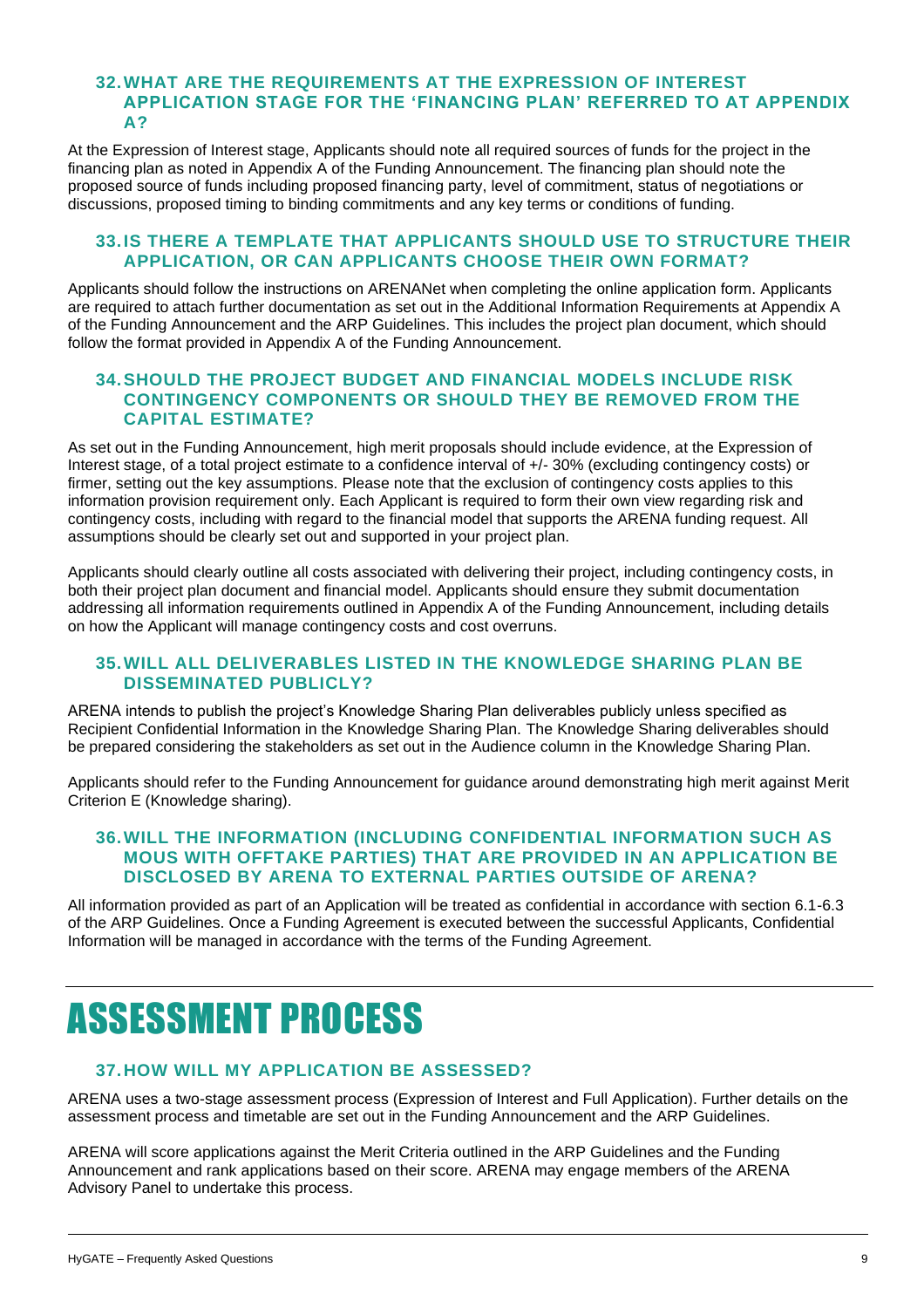Any submissions to BMBF/PtJ will be assessed under the assessment process detailed by BMBF/PtJ. This process is broadly aligned to the ARENA process for the HyGATE Initiative.

#### **38.DOES MY CONSORTIUM HAVE TO BE SUCCESSFUL IN BOTH THE ARENA AND BMBF/PTJ PROCESSES TO RECEIVE FUNDING UNDER THE HYGATE INITIATIVE?**

Yes. At the completion of both the Expression of Interest and Full Application, ARENA and BMBF/PtJ will compare outcomes of the separate assessment processes. Only proposals that have been assessed as high merit by both ARENA and BMBF/PtJ will be invited to proceed to the next stage of the process. Note that this does not mean all high merit proposals will automatically proceed forward to the next stage; other requirements including portfolio fit and the available Total Funding Allocation will also be taken into consideration.

## **39.WHAT DOES A 'COMPETITIVE PROCESS' MEAN?**

The Round is a competitive process as defined in the ARP Guidelines, and clauses 4.27 to 4.32 therefore apply to the Round. This means that applications to the Round must be submitted by the deadlines specified in the Funding Announcement and eligible applications will be ranked based on an assessment against the merit criteria (as clarified within the Funding Announcement).

Proposals with the highest rankings will be offered funding, subject to:

- ARENA's portfolio approach described in clause 4.23 and 4.24 of the ARP Guidelines
- proposals meeting the required standard of merit
- proposals also being successful under the BMBF/PtJ process
- the Total Funding Allocation.

#### **40.HOW WILL ARENA ASSESS PROPOSALS BASED ON A 'PORTFOLIO APPROACH'?**

ARENA intends to apply a portfolio approach when offering funding under the Round (as allowed for under ARP Guidelines clauses 4.23 and 4.24). ARENA may elect not to fund an otherwise meritorious project, or in the case of a Competitive Process such as the Round, a higher ranked project, if the aims or outcomes of that project are the same as, or similar to, the aims and outcomes of a project that ARENA is intending to fund through the Round or has previously funded.

#### **41.ARE ALL THE MERIT CRITERIA EQUALLY WEIGHTED?**

Yes. ARENA will assess proposals against each of the merit criteria as clarified in the Funding Announcement. Each criterion will be assigned an equal weighting in determining the overall rating and assessment of the proposal.

#### **42.WHAT IS THE TIMEFRAME FOR RECEIVING THE OUTCOME OF MY APPLICATION?**

Please refer to the Funding Announcement for the key dates relevant to the Round, including the anticipated timeframe for EOI outcome notification.

#### **43.IF I CAN'T PROVIDE ALL THE INFORMATION REQUESTED UNDER APPENDIX A OF THE FUNDING ANNOUNCEMENT, WILL I AUTOMATICALLY BE UNSUCCESSFUL?**

No. However, it is recommended that all mandatory documentation and available relevant additional information is provided to adequately demonstrate merit against the merit criteria. No additional information will be able to be provided to ARENA for assessment after the relevant application due date.

#### **44.WILL ARENA UNDERTAKE EXTERNAL DUE DILIGENCE?**

ARENA may elect to engage an external due diligence provider at the Full Application stage of the Round. Applicants will be informed if this will occur.

#### **45.IF MY APPLICATION IS NOT SUCCESSFUL UNDER THE HYGATE INITIATIVE, CAN I RESUBMIT UNDER ANOTHER ARENA FUNDING ROUND OR PROGRAM?**

To the extent an application is assessed as high merit by ARENA under the Round but is not assessed as high merit by BMBF/PtJ, ARENA may elect to continue to process the high merit Application. In such circumstances, the Application may no longer be considered part of the HyGATE Initiative and ARENA may provide subsequent guidance to Applicants.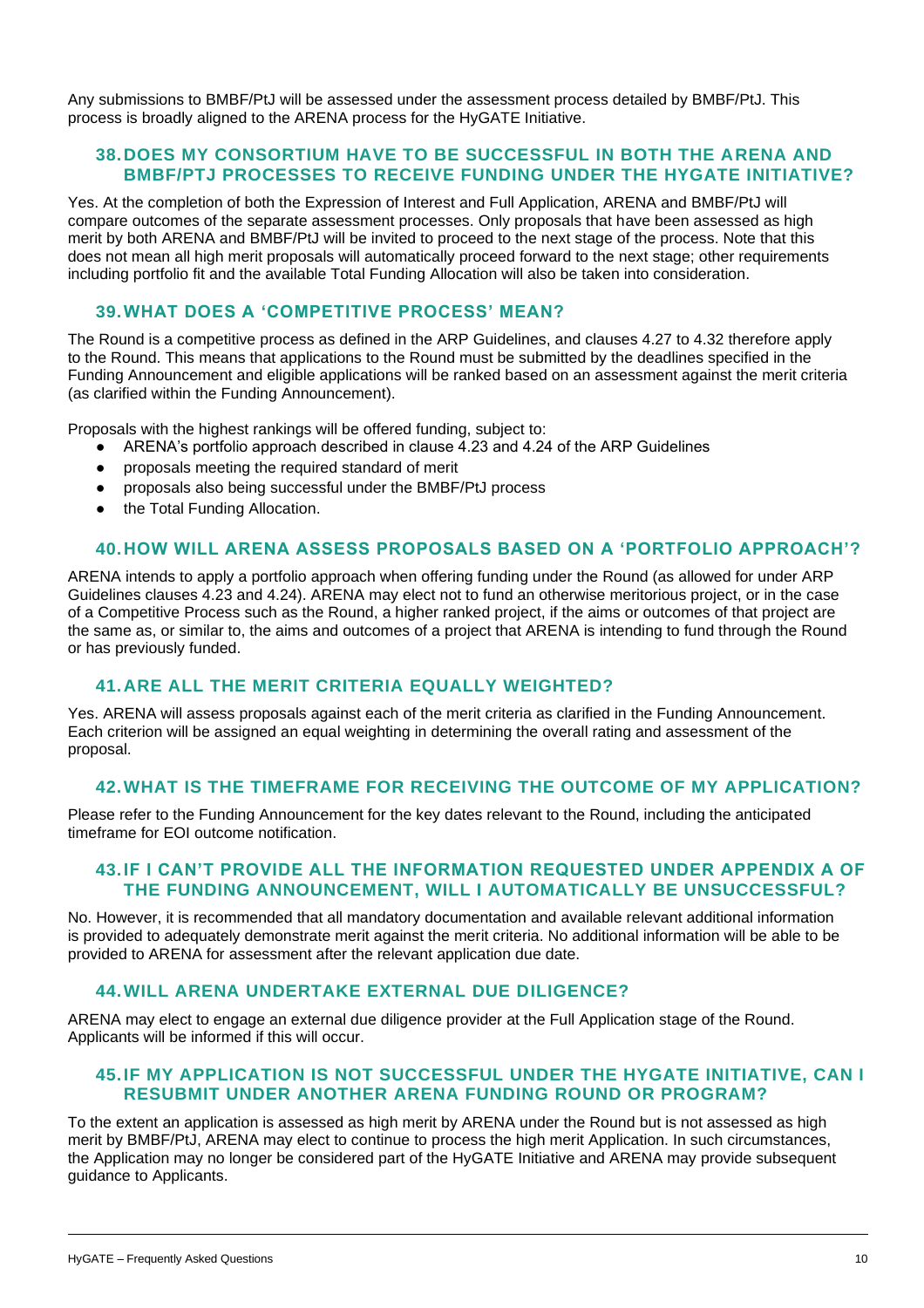If Applicants that have been unsuccessful under the HyGATE Initiative wish to apply under a separate ARENA funding round or program, please contact [proposals@arena.gov.au](mailto:proposals@arena.gov.au) for further guidance.

#### **46.WILL ARENA OR BMBF/PTJ INFORM ME OF THE OUTCOME OF MY APPLICATION?**

ARENA will notify the lead Applicant to ARENA of the outcome of the application. BMBF/PtJ will similarly notify the relevant Applicant to the BMBF/PtJ process. ARENA and BMBF/PtJ will aim to notify each party at the same time.

### **47.WILL ARENA AND BMBF/PTJ DISCUSS MY APPLICATION?**

Yes. After undertaking separate assessment processes, ARENA and BMBF/PtJ will discuss proposals to the extent required to ensure that only proposals that are successful in both processes progress forward to the next stage of the application process. ARENA and BMBF/PtJ will communicate the outcome of the EOI assessment process to the respective lead Applicants for each proposal.

There will be no change to the assessment outcome as a result of ARENA and BMBF/PtJ's combined discussions. A high merit proposal assessed as high merit by ARENA will remain a high merit proposal. However, as outlined in the Funding Announcement, if such a proposal is not also assessed as high merit by BMBF/PtJ, then it will not be eligible to continue forward under the HyGATE Initiative. In such circumstances, ARENA may provide subsequent guidance to Applicants.

Applicants must agree to the sharing of information (including confidential information) between ARENA and BMBF/PtJ prior to application submission.